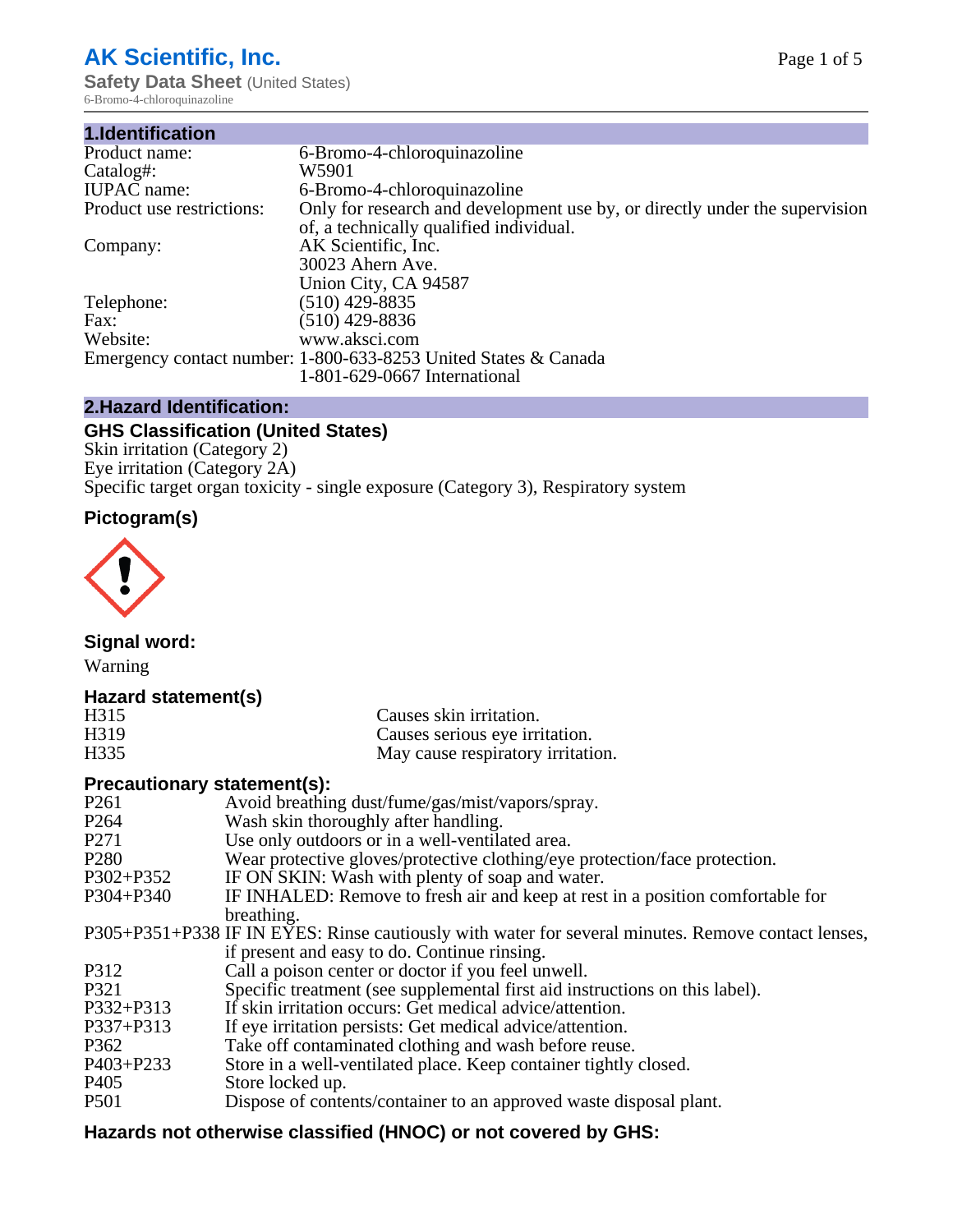#### None

### **3.Composition/Information on Ingredients**

Synonyms: Not available. CAS#: 38267-96-8 Purity: 98% (GC)<br>EC: Not available with the set of the set of the set of the set of the set of the set of the set of the set of the set of the set of the set of the set of the set of the set of the set of the set of the se Not available.

## **4. First Aid Measures**

**General Information:** Immediately remove any clothing contaminated by the product. Move out of dangerous area. Consult a physician and show this safety data sheet.

**Inhalation:** Move person to fresh air. If not breathing, give artificial respiration. If breathing is difficult, give oxygen. Obtain medical aid.

**Skin contact:** Immediately flush skin with running water for at least 15 minutes while removing contaminated clothing and shoes. Wash clothing before reuse. Obtain medical aid immediately. **Eye contact:** Immediately flush open eyes with running water for at least 15 minutes. Obtain medical aid immediately.

**Ingestion:** Do NOT induce vomiting without medical advice. Rinse mouth with water. Never administer anything by mouth to an unconscious person. Obtain medical aid immediately.

**Most important symptoms and effects, both acute and delayed:** No further information available. Please see sections 2 and 11.

**Indication of any immediate medical attention and special treatment needed:** No further information available.

## **5. Fire Fighting Measures**

**Suitable extinguishing media:** Use water spray, dry chemical, carbon dioxide, or chemical foam. **Specific hazards arising from the chemical:** Carbon oxides, Hydrogen bromide, Hydrogen chloride, Nitrogen oxides.

**Advice for firefighters:** As in any fire, wear a NIOSH-approved or equivalent, pressure-demand, self-contained breathing apparatus and full protective gear. During a fire, irritating and highly toxic gases may be generated by thermal decomposition or combustion.

## **6. Accidental Release Measures**

**Personal precautions, protective equipment and emergency procedures:** Wear protective equipment and keep unprotected personnel away. Ensure adequate ventilation. Remove all sources of ignition. Prevent further leak or spill if safe to do so. For personal protective equipment, please refer to section 8.

**Environmental precautions:** Do not let product enter drains, other waterways, or soil.

**Methods and materials for containment and cleaning up:** Prevent further leak or spill if safe to do so. Vacuum, sweep up, or absorb with inert material and place into a suitable disposal container. Consult local regulations for disposal. See section 13 for further disposal information.

## **7. Handling and Storage**

**Precautions for safe handling:** Avoid contact with skin, eyes, and personal clothing. Wash hands thoroughly after handling. Avoid breathing fumes. Use only with adequate ventilation. Wear suitable protective clothing, gloves, and eye/face protection. Keep away from sources of ignition. Minimize dust generation and accumulation. Keep container tightly closed. Open and handle container with care. Do not eat, drink, or smoke while handling.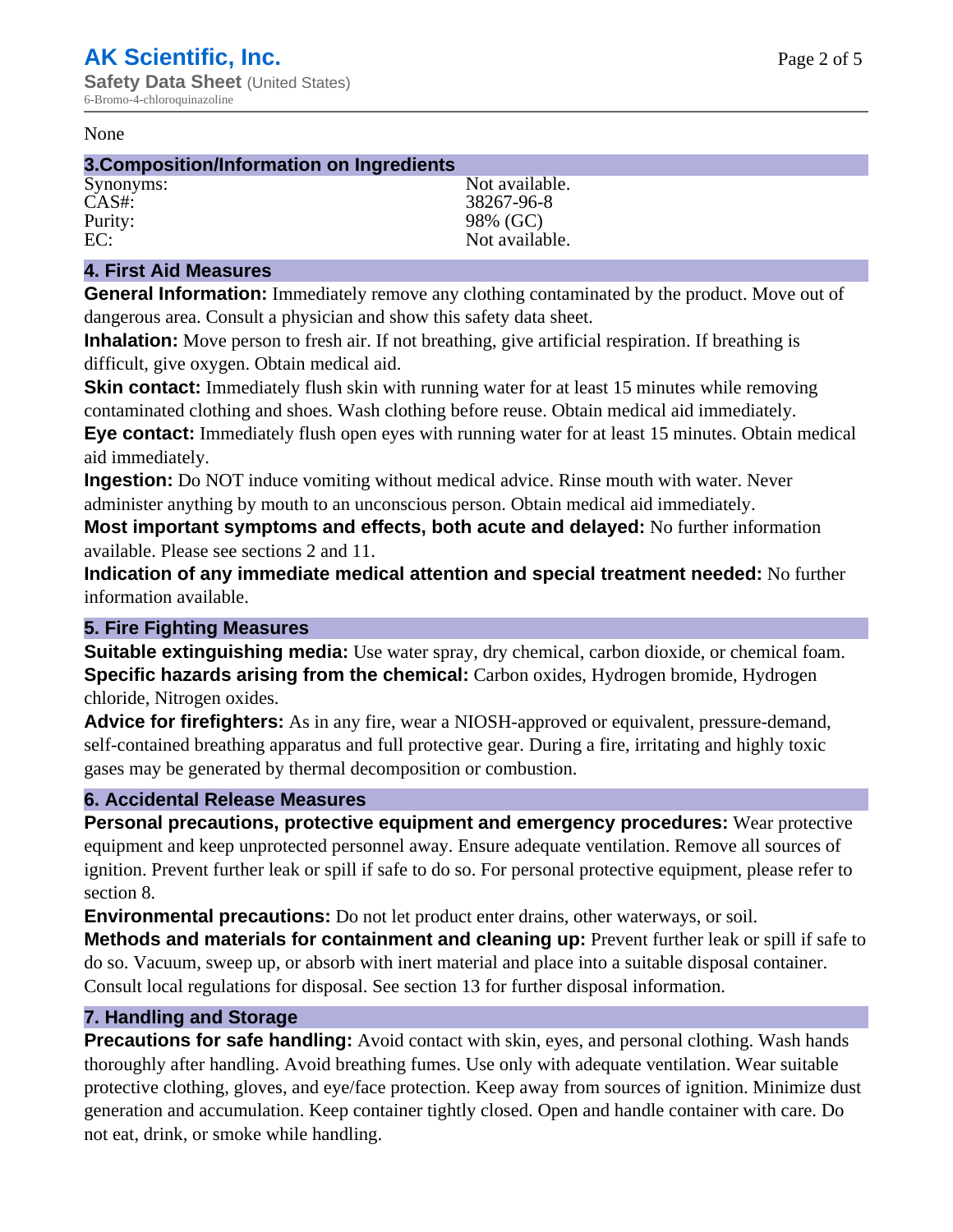## **Conditions for safe storage, including any incompatibilities:** Store in a tightly-closed

container when not in use. Store in a cool, dry, well-ventilated area away from incompatible substances. Keep away from sources of ignition. ,Store long-term at -20°C.

## **8. Exposure Controls/Personal Protection**

### **Exposure limits:**

| <b>OSHA PEL:</b>  | Not available. |
|-------------------|----------------|
| NIOSH REL:        | Not available. |
| <b>ACGIH TLV:</b> | Not available. |

**Appropriate engineering controls:** Avoid contact with skin, eyes, and clothing. Wash hands before breaks and immediately after handling the product. Facilities storing or utilizing this material should be equipped with an eyewash fountain. Use adequate general and local exhaust ventilation to keep airborne concentrations low.

#### **Personal protection**

| Eyes:        | Based on an evaluation of the eye or face hazards present, wear chemical splash-resistant<br>safety glasses or goggles with side protection. A face shield may be appropriate in some |
|--------------|---------------------------------------------------------------------------------------------------------------------------------------------------------------------------------------|
|              | workplaces. Use eyewear tested and approved under appropriate government standards<br>such as OSHA 29 CFR 1910.133 or EU EN166.                                                       |
| Hands:       | Wear gloves selected based on an evaluation of the possible hazards to hands and skin,                                                                                                |
|              | the duration of use, the physical conditions of the workplace, and the chemical resistance                                                                                            |
|              | and physical properties of the glove material.                                                                                                                                        |
|              | Skin and body: Protective clothing must be selected based on the hazards present in the workplace, the                                                                                |
|              | physical environment, the duration of exposure, and other factors. No fabric can provide                                                                                              |
|              | protection against all potential hazards; therefore it is important to select the appropriate                                                                                         |
|              | protective clothing for each specific hazard. At the minimum, wear a laboratory coat and                                                                                              |
|              | close-toed footwear.                                                                                                                                                                  |
| Respiratory: | Respirators are not a substitute for accepted engineering control measures such as<br>enclosure or confinement of the operation, general and local ventilation, and substitution      |
|              | of less toxic materials. When respiratory personal protective equipment is appropriate                                                                                                |
|              | based on an assessment of respiratory hazards in the workplace, use a NIOSH- or                                                                                                       |
|              | CEN-certified respirator.                                                                                                                                                             |

| 9. Physical and Chemical Properties |                       |
|-------------------------------------|-----------------------|
| <b>Physical State:</b>              | Beige powder          |
| Molecular Formula:                  | C8H4BrClN2            |
| Molecular Weight:                   | 243.49                |
| Odor:                               | Not available.        |
| pH:                                 | Not available.        |
| <b>Boiling Point Range:</b>         | Not available.        |
| Freezing/Melting Point:             | $160 - 165$ °C        |
| <b>Flash Point:</b>                 | Not available.        |
| <b>Evaporation Rate:</b>            | Not available.        |
| Flammability(solid,gas):            | Please see section 2. |
| <b>Explosive limits:</b>            | Not available.        |
| Vapor Pressure:                     | Not available.        |
| Vapor Density:                      | Not available.        |
| Solubility:                         | Not available.        |
| <b>Relative Density:</b>            | Not available.        |
| Refractive Index:                   | Not available.        |
| Volatility:                         | Not available.        |
| <b>Auto-ignition Temperature:</b>   | Not available.        |
| <b>Decomposition Temperature:</b>   | Not available.        |
| <b>Partition Coefficient:</b>       | Not available.        |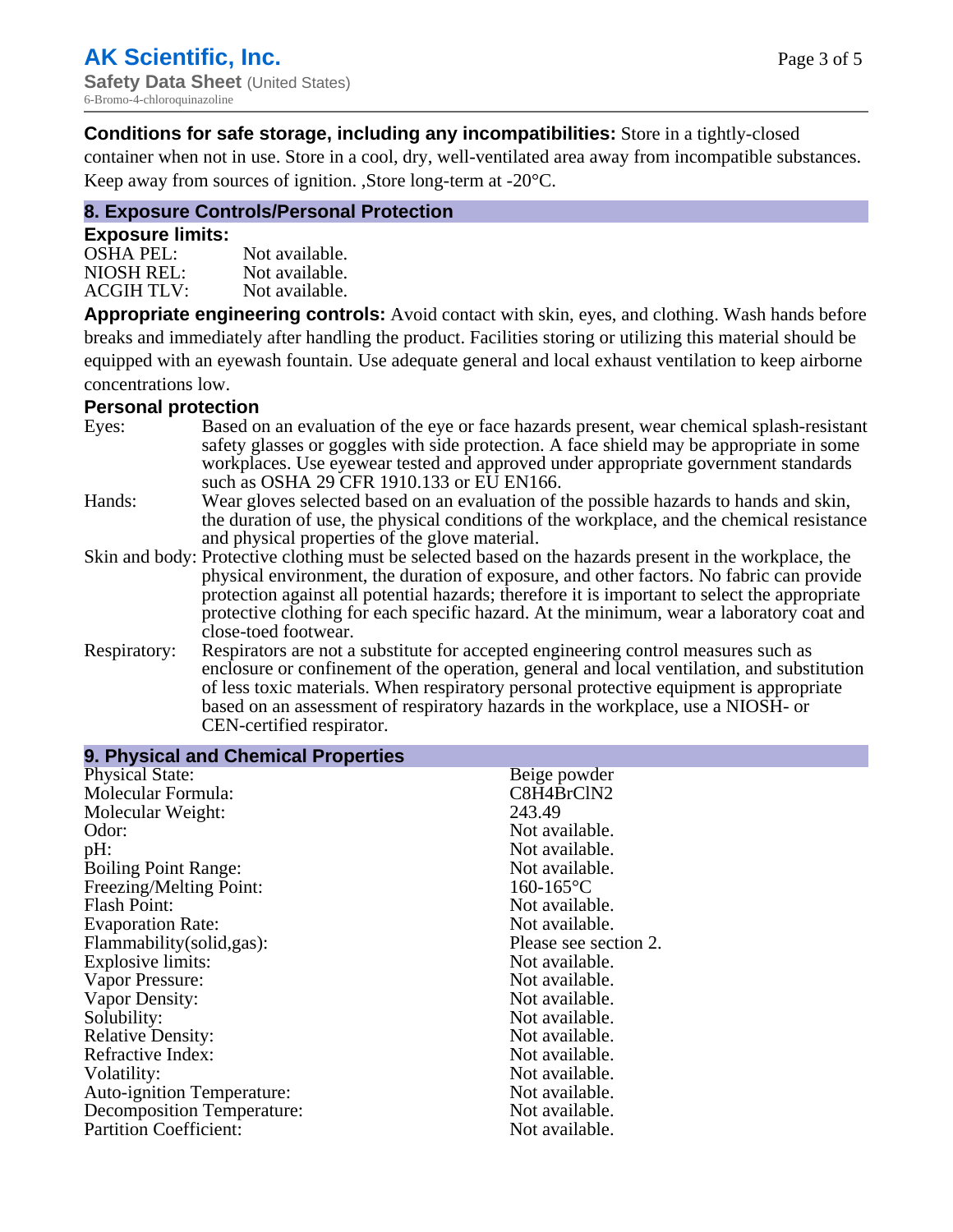6-Bromo-4-chloroquinazoline

| <b>10. Stability and Reactivity</b>                |                                                                                                |
|----------------------------------------------------|------------------------------------------------------------------------------------------------|
| Reactivity:                                        | Not available.                                                                                 |
| Chemical stability:                                | Stable under recommended temperatures and pressures.                                           |
| Possibility of hazardous reactions: Not available. |                                                                                                |
| Conditions to avoid:                               | Dust generation.                                                                               |
| Incompatible materials:                            | Strong oxidizing agents.                                                                       |
|                                                    | Hazardous decomposition products: Carbon oxides, Hydrogen bromide, Hydrogen chloride, Nitrogen |
|                                                    | oxides.                                                                                        |

| 11. Toxicological Information                  |                                                     |
|------------------------------------------------|-----------------------------------------------------|
| RTECS#                                         | Not available.                                      |
| Acute toxicity:                                | Not available.                                      |
| Routes of exposure:                            | Inhalation, eye contact, skin contact, ingestion.   |
| Symptoms related to the physical, chemical and | Skin contact may result in inflammation             |
| toxicological characteristics:                 | characterized by itching, scaling, reddening,       |
|                                                | blistering, pain or dryness. Eye contact may result |
|                                                | in redness, pain or severe eye damage. Inhalation   |
|                                                | may cause irritation of the lungs and respiratory   |
|                                                | system. Overexposure may result in serious illness  |
|                                                | or death.                                           |

### **Carcinogenicity**

| <u>saron isayi non v</u> |                                                                                                       |
|--------------------------|-------------------------------------------------------------------------------------------------------|
| IARC:                    | Not classified.                                                                                       |
| NTP:                     | Not listed.                                                                                           |
| OSHA:                    | Not listed.                                                                                           |
|                          | Acute toxic effects: Inflammation of the eye is characterized by redness, watering, and itching. Skin |
|                          | inflammation is characterized by itching, scaling, reddening, or, occasionally,                       |
|                          | blistering.                                                                                           |

#### **12. Ecological Information**

Ecotoxicity: Not available.<br>
Not available.<br>
Not available.<br>
Not available. Persistence and degradability:<br>Bioaccumulative potential:<br>Not available. Bioaccumulative potential: Mobility in soil: Not available. Other adverse effects: Not available.

#### **13. Disposal Considerations**

Disposal of waste: Chemical waste generators must determine whether a discarded chemical is classified as hazardous waste. US EPA guidelines for the classification determination are listed in 40 CFR 261.3. Additionally, waste generators must consult state and local hazardous waste regulations to ensure complete and accurate classification. Observe all federal, state and local regulations when disposing of the substance.

Disposal of packaging: Do not reuse containers. Dispose of as unused product.

## **14. Transportation Information**

## **DOT (United States)**

UN number:<br>
Proper shipping name:<br>
Not available. Proper shipping name: Transport hazard class: Not available. Packing group: Not available.

#### **IATA**

UN Number: Not DG Proper shipping name:<br>
Transport hazard class:<br>
Not available. Transport hazard class:<br>
Packing group: Not available.<br>
Not available. Packing group: